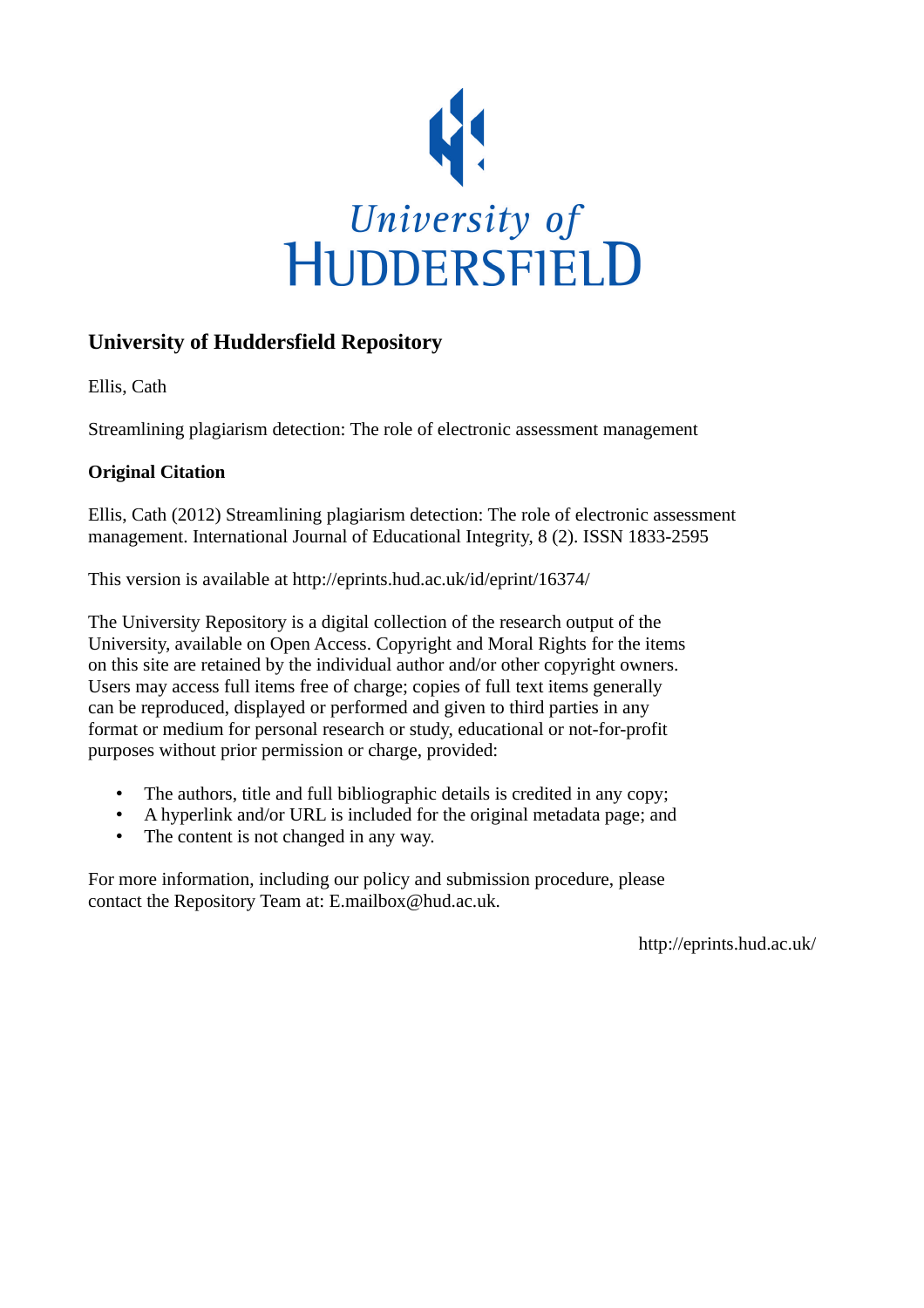

**International Journal for Educational Integrity**

# **Streamlining plagiarism detection: The role of electronic assessment management**

Dr Cath Ellis School of Music, Humanities and Media, University of Huddersfield, Email: [c.a.ellis@hud.ac.uk](mailto:c.a.ellis@hud.ac.uk)

*A version of this paper was previously included in the International Integrity and Plagiarism Conference Proceedings, Newcastle-upon-Tyne, UK, 16-18 July 2012.*

**Keywords:** digital detection software, assessment management, workload, procurement

## **Abstract**

This paper considers the problem of managing the workload implications of plagiarism detection as part of the larger issue of assessment management and within a holistic approach to educational integrity. It looks specifically at the potential for Electronic Assessment Management (EAM) to provide some of the solutions to this problem. It draws on the work of Mantz Yorke whose research into assessment management calls for the establishment of appropriate structures and mechanisms which support systems that achieve the dual imperatives of efficiency and effectiveness. This paper considers the workload issues related to plagiarism detection under these dual imperatives, looking first at the issue of effectiveness and then turning to consider the issue of efficiency. Finally, it argues for why and how these issues should be taken into account in the procurement of digital plagiarism detection software and how the use of these tools should fit within a rigorous and consistent holistic approach to educational integrity.

## **Introduction**

Across the Higher Education sector, there is a widespread perception that the problem of student plagiarism is worsening. The blame for this tends to be laid at the feet of the so-called information revolution; it has made it considerably easier for students to access material (both scholarly and not) which, thanks to the technology of cut and paste, is also significantly easier to transfer into their work. Wherever the blame is laid, wherever the causes are seen to lie and whenever the problem was believed to have arisen, there is widespread discussion in the scholarly literature and in the media suggesting that the incidence of cheating in general and plagiarism in particular is on the rise. As Chris Park (2003) puts it, the "evidence is multidimensional, coming from many countries […], embracing both undergraduate and postgraduate students and including public and private higher institutions of education, large and small" (pp. 471-472). He goes on to suggest, however, that the evidence on the increased incidence of plagiarism over time is "thin on the ground", citing only two longitudinal studies which both show a dramatic increase in cheating (Park, 2003). John Walker (2010) agrees suggesting that too much of this discussion is based on anecdotal rather than empirical evidence. In Sean Zwagerman's (2008) philosophical response to the ethics of plagiarism detection he speculates that "an increase in the amount of cheating uncovered" may simply be the product of "an increase in the number of studies investigating the extent of cheating" (p.678). Hart and Friesner (2004) quote studies published in 1941 and 1964 which indicate that cheating was a significant problem even then and in the title of his article published

The International Journal for Educational Integrity is available online at: http://www.ojs.unisa.edu.au/journals/index.php/IJEI/

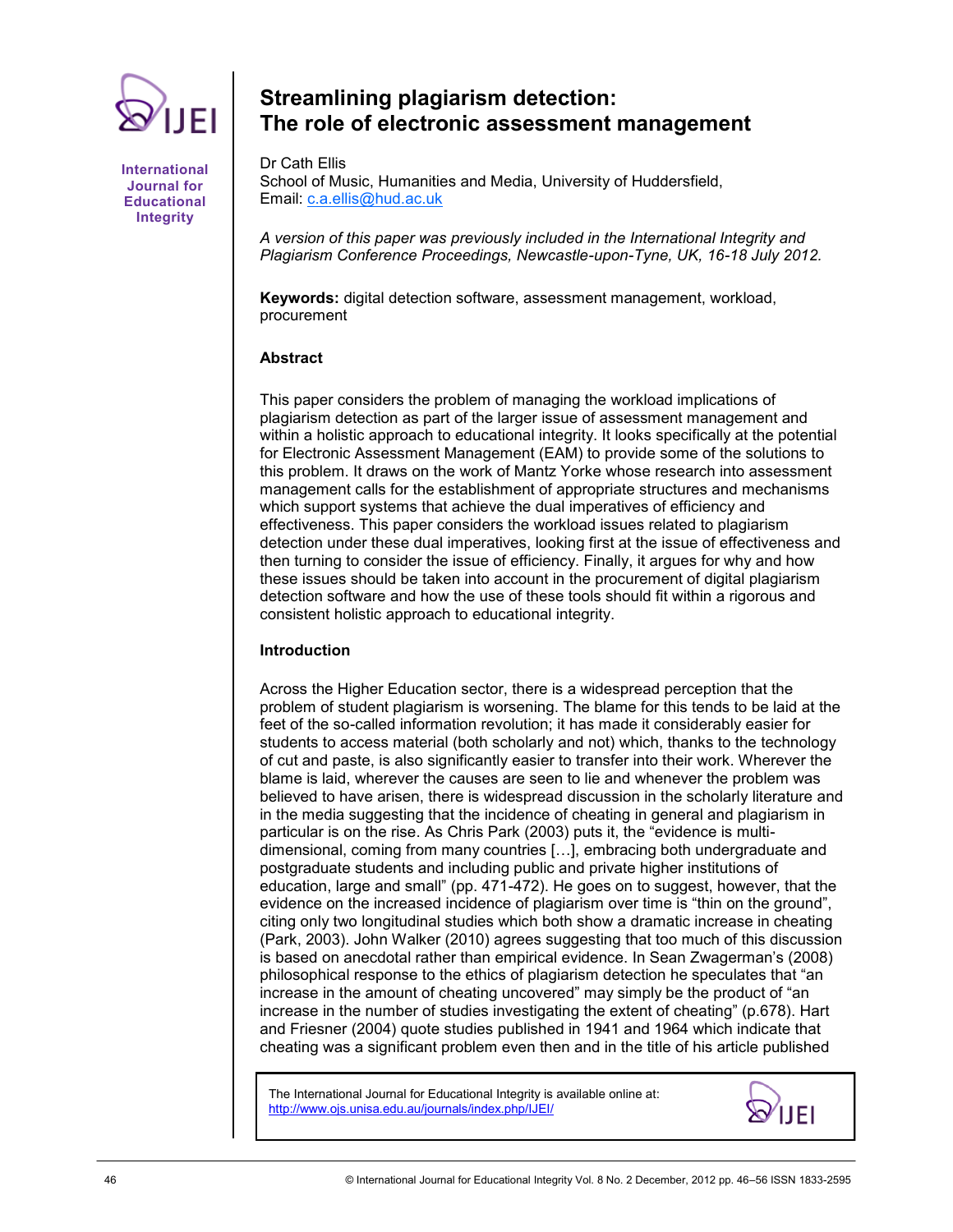when the world wide web was nascent, Lester Paldy (1996) refers to cheating as a problem that ‗won't go away' (see also Alschuler & Blimling, 1995). Together these suggest both that the perception that the problem is getting worse may not be founded in fact and that the information revolution may not be entirely to blame. Regardless of whether the incidence of plagiarism has grown or not, the perception that it *has* suggests that as an issue it both remains significant and has undergone important change. Certainly, the means and mechanisms used by students to plagiarise have changed. Concomitantly, the tools and strategies used by academic staff to detect plagiarism and prosecute students for it have changed as well.

What has emerged from this is a kind of 'arms race': Park (2003) quotes Colon saying ―the Internet may make it easier to copy, but it also makes it easier to expose the copier" (Colon, quoted in Park, 2003, p.482). This 'arms race' has been developing at a time when institutions have more reason than ever to protect their institutional reputation. This comes as a direct result of the increased demands for accountability and transparency across the sector whether as a result of more rigorous Quality Assurance processes or, as is the case with new fee structures such as those recently introduced in the UK, from increasing student expectations, or simply from media attention (see Macdonald & Carroll, 2006). At the same time, it is occurring at a time of diminishing resource with academic and administrative staff being asked to do more with less.

This paper considers the problem of managing plagiarism as part of the larger issue of assessment management. It looks specifically at the potential for Electronic Assessment Management (EAM) to provide some solutions to the problem. While the issue of assessment management falls, as Mantz Yorke (1998) explains, into the interstices "between a number of aspects of higher education (teaching and learning; assessment practice itself; educational management; and quality assurance)" its effective management is, as he points out, "of considerable significance for the student experience" and is 'critical' for institutions (p.101). Writing in the late 1990s, he observed that this area is under represented in the literature and as a "need that has yet to be fully addressed" (pp. 101-102). A decade and a half later, this remains the case. Alistair Mutch's (2002) work on assessment strategy, which also draws on Yorke's research, is a notable exception. He asserts that while "Academics are frequently enjoined to think 'strategically' about assessment" there is precious little time "spent on defining what is meant by 'strategy'" (Mutch, 2002, p. 163).

The advent of an ever-increasing array of EAM tools and strategies and the widespread move across the sector towards EAM means that redressing this under representation is more pressing than ever. This paper, therefore, proposes to make a contribution in this area. Yorke is interested in the 'big picture' of assessment management but my paper is particularly interested in one subcomponent of it: what he refers to as operationalisation. In doing so it recognises the importance of that bigger picture which he describes, and even the importance of its place in a larger, institutional strategy for quality assurance (such as Total Quality Management (Kanji, Malek, & Tambi, 1999)). My methodological approach in this paper is informed by Mutch's (2002) assertion that institutional "policies and procedures" should "flow from a clear set of principles rather then [sic] substituting for them" (p. 167).

Specifically, this paper offers a point of focus within it: a response to Yorke's call for the establishment of appropriate structures and mechanisms, which support systems for assessment activity and which achieve the dual imperatives of efficiency and effectiveness. He argues:

...a well-constructed system for the management of assessment will ensure that what is expected to take place actually does take place (i.e. that it is effective). It should also ensure that what is done is done efficiently, in that no time and effort are wasted as the institution pursues effectiveness. (Yorke, 1998, p. 106)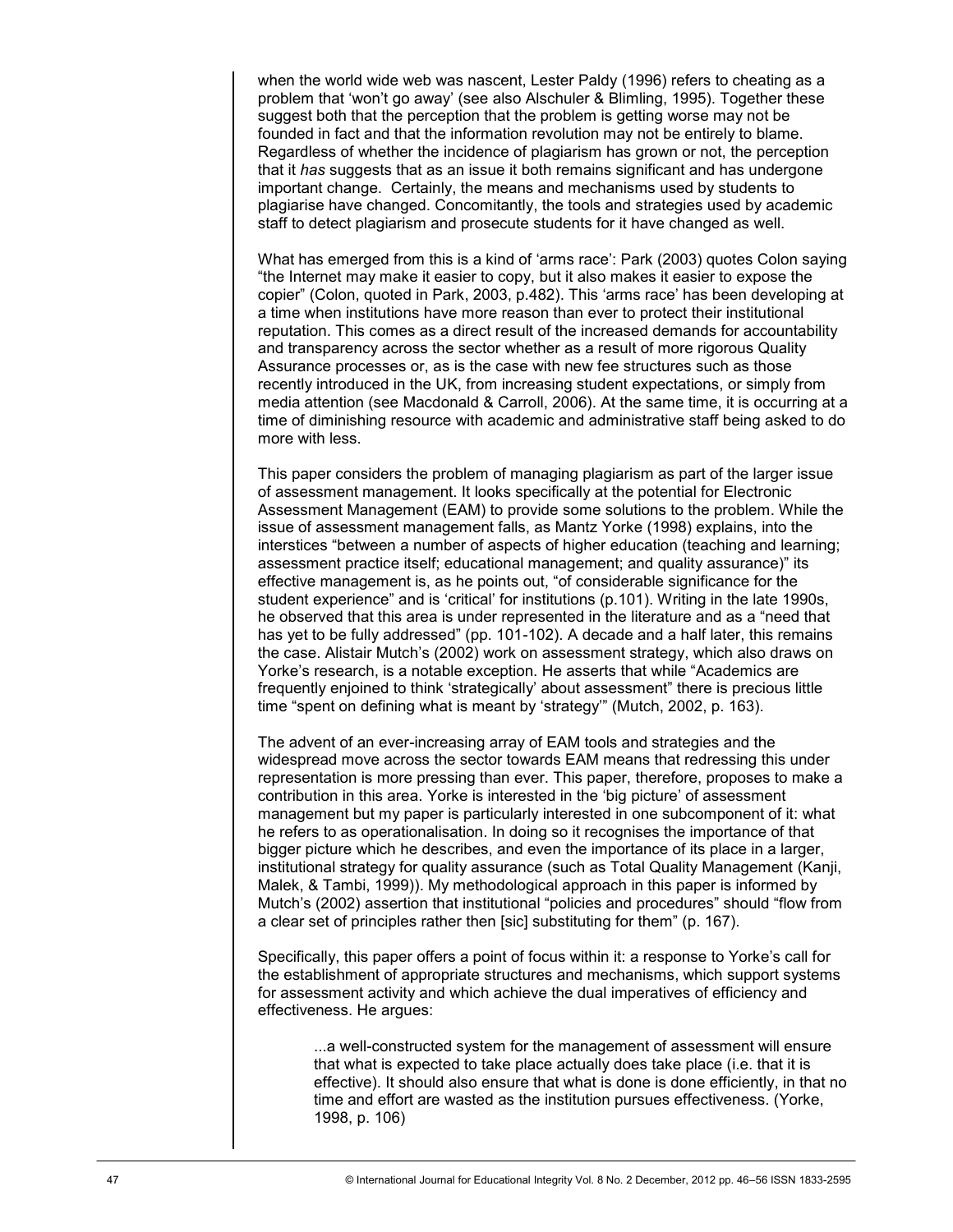As such, this paper considers the workload issues related to plagiarism detection under these dual imperatives, looking first at the issue of effectiveness and then turning to consider the issue of efficiency.

#### **Effective Plagiarism Detection**

As many scholars have argued, simply relying on the detection of plagiarism as a way of ‗dealing with it' is a weak strategy. Macdonald and Carroll (2006), for instance, make a compelling argument for a 'holistic' approach whereby "we should start from the premise that we need to get assessment right in the first place" (p. 234). They insist that the:

key to ensuring that a holistic approach to plagiarism is adopted [is] where the emphasis is on promoting good scholarly, academic practices rather than focusing on potential problems and channelling all the institution's energies into deterring through detection and punishment. The latter is not the basis for a healthy learning environment whilst the former at least contributes to it. (Macdonald & Carroll, 2006, p. 244)

In this 'holistic approach' they stress the importance of addressing such things as teaching students the necessary skills to comply with academic regulations and conventions, promoting academic integrity as a primary value for staff and students, staff development, a consistency in approach to detection and prosecution, and the careful data collection and analysis on the occurrence of cases (Carroll & Appleton, 2001; see also Hart & Friesner, 2004; Macdonald & Carroll, 2006).

Even with a holistic approach in place, as Macdonald and Carroll (2006) themselves acknowledge, "[t]here may always be some students [...] who will cheat" (p. 244). As the literature shows, there are many and varied reasons why students cheat. Park (2003) lists the causes as: a genuine lack of understanding, an efficiency gain (to get a better grade in less time), time management, personal values/attitudes, defiance or dissent, students' attitudes towards teachers and class, denial or neutralisation, temptation and opportunity, and a lack of deterrence (pp. 479-480). In this context, it is clear that detection continues to play an important role in institutional academic integrity and assessment strategies *even where* holistic approaches prevail. The use of digital detection tools by individual academic staff, who are on the ‗front line' of this plagiarism ‗arms race', remains important.

This is particularly pertinent when we consider the last of Park's (2003) list of causes: deterrence. Here he cites the work of Davis and Ludvigson, saying: ‗[t]o some students the benefits of plagiarising outweigh the risks, particularly if they think there is little or no chance of getting caught and there is little or no punishment if they are caught (p. 480). There is a large and growing body of evidence suggesting that the use of digital plagiarism detection tools, such as Turnitin and SafeAssign, do have a significant deterrent effect (Davis & Carroll, 2009). On these grounds alone, their value and usefulness in a holistic approach is clear.

The use of digital plagiarism detection tools remains controversial in the academy. Many academics have been and remain suspicious of them and their place within the academy. Maruca (2004) talks about plagiarism detection tools through a discourse of ‗policing' in her critique of the most widely used and best known digital detection tool: *Turnitin*. Its name, she argues, conflates "turning in work to be graded, with one more familiar in the realm of policing, the 'turning in' of a criminal violator" (p. 19). On the other side of the debate, scholars such as Davis and Carroll (2009) argue that it can "be a useful support to other traditional teaching methods when used formatively" (p. 59). This paper suggests that within the aforementioned 'arms race' and alongside other formative, developmental and mitigating strategies, the use of digital plagiarism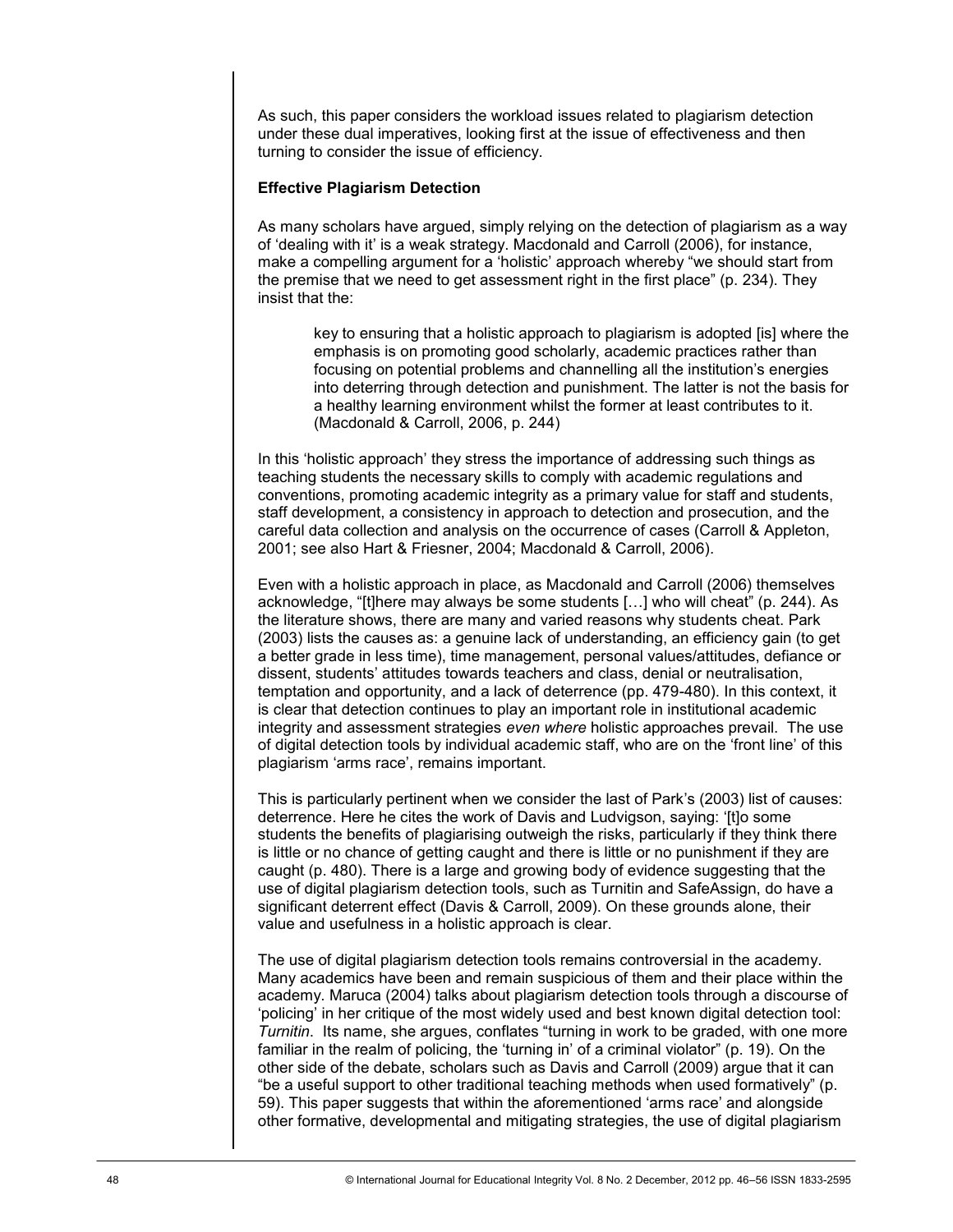detection tools remains important not just because of their deterrence effect but also because of their capacity to detect instances of plagiarism which occur despite the use of these other strategies.

It is important, at this point, to acknowledge the different detection tools on the market. For the purposes of this paper, I focus on plagiarism in written forms of assessment. Some, but not all, of the issues I discuss are also relevant to other forms of plagiarism in, for instance, music composition, art and design, etc. The oldest detection tool is the scholarly knowledge of the marker. This is what I refer to as the ‗alarm-bell': it goes off in a marker's head when they read material in a student's writing which raises concerns. This can take many forms: it may be unreferenced material with which they are already familiar or which seems out of place in the writing around it or with the previously demonstrated abilities of the student. This detection ‗tool' has been used for centuries and relies upon the breadth and depth of the discipline-specific expertise and the teaching experience of the individual doing the marking. Inevitably, the power of this 'tool' varies from marker to marker. Research active and more experienced staff are more likely to have greater depth and breadth of reading in the field of enquiry than non-research active and early-career staff.

Academic staff now also have a wide range of digital tools at their disposal to augment and support their 'alarm bells'. Mainstream search engines (such as Google and Google Scholar) have also earned their place as important weapons in the detection armoury. The 'advanced search' option to search for exact phrases is used routinely by academics to augment their 'alarm-bell' approach. In addition, there are several proprietary tools on the market whose specific role is to undertake so-called ‗originality checks' against their own databases of written materials. These databases tend to include repositories of previously submitted student work (to detect collusion, the reuse of previously submitted work and the purchasing of essays), the web, journal articles and books.

The market leader is *Turnitin*, developed by iParadigms. Turnitin is one of a suite of plagiarism detection tools developed by iParadigms, which also includes iThenticate (designed for professional publishing) and WriteCheck (designed for student use on a pay-per-report basis). The Turnitin suite of tools also includes an online marking tool called GradeMark and a peer-marking tool called PeerMark. The other leading tool is SafeAssign, which has been developed as part of the Blackboard Virtual Learning Environment (VLE). It operates in a similar way to *Turnitin* but does not include an inbuilt marking tool for tutor or peer marking, but relies instead on other tools available within the Blackboard VLE suite. There are several other online or downloadable tools, Viper, Grammarly and Copycatch to name a few (see Barrón-Cedeño, 2012).

One thing that is common to all of these tools, whether they be human or digital, is that they all require human engagement to be effective. This is obviously true of the scholarly knowledge of the marker and the use of search engines, but is less obvious when it comes to the use of digital detection tools such as *Turnitin* and SafeAssign. These tools are *not* plagiarism detection tools. In fact, they are originality checking tools in that, as Davis and Carroll (2009) explain, they have "the purpose of highlighting students' unoriginal work" (p. 58). As such, they still require interpretation by qualified and trained staff in order to ascertain whether or not unoriginal text found by them constitutes plagiarism or not. Here 'qualified' refers to academic qualifications whereas 'training' refers to being trained in the use of the tool itself.

Davis and Carroll (2009) cite the research of Peacock, Sharp and Anderson (2006) which demonstrates that, despite the claims of the tool manufacturers that it is easy to use and clear, "many academics have not found the interpretation [of originality reports] so easy" (Peacock et al., 2006 cited in Davis & Carroll, 2009, p. 60). This is especially true where students have deliberately attempted to 'cheat' or fool the digital detection tools to mask cheating. Advice to students on using these strategies to ‗cheat' the system are available on the internet and virtually all of them aim to produce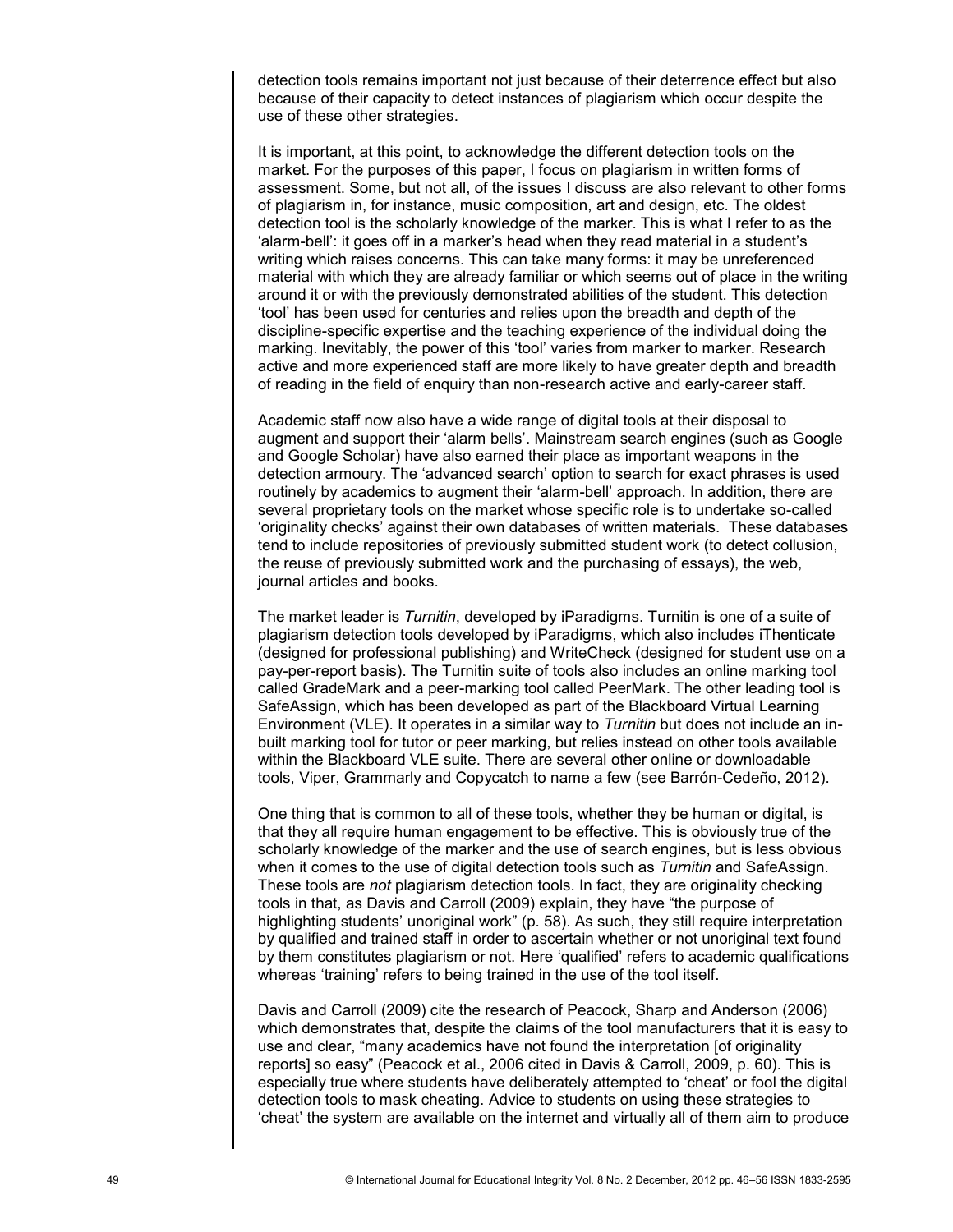a 0% unoriginality return by ensuring that no text in the document matches anything in the tools' databases. It follows, then, that the investigation of writing which produces a 0% unoriginality return needs particularly close and careful scrutiny (see Barrón-Cedeño, 2012; Gillam, Marinuzzi, & Ioannou, 2010).

With this complicated mix of human and digital tools, I argue that the whole process of managing plagiarism detection is most usefully considered, as Mark Prensky (2011) suggests, as a machines versus humans evaluation: evaluating the different affordances that machines and humans bring to the quality of pedagogy. He suggests: "Already for certain things [...] the machines hold the edge. But for other things [...] humans are still unmatched" (para. 7). While there are tools which are clearly much better and quicker than humans at detecting the existence of unoriginal text in a piece of student writing, there is not yet a tool which is as sophisticated as qualified and trained humans at being able to judge whether or not the text is plagiarised.

Having said this, the fact remains that these tools' capacity to detect all unoriginal text is limited. The databases on which they draw are far from comprehensive. They are particularly poor, for instance, at detecting items taken from the web, that have been recently updated (articles from breaking news sites for instance). The books they have within their databases are a tiny subset of all extant published works. Anything that is available on the web but protected by a firewall (such as the pay walls of essay purchase sites) is also unreachable by their crawlers. The fact that a passage of text has not been 'matched' by a detection tool does not, in itself, offer proof that the writing is actually the original work of the student. It is at this point that academics need to trust their ‗alarm bells' and use their disciplinary expertise to identify the source or sources that they suspect have been copied by the student.

Of course, finding evidence to support or ‗prove' an accusation of plagiarism that has aroused suspicion despite going undetected by a digital tool is as difficult and time consuming as it has always been. The widespread use of digital detection tools may actually foster an overreliance on them and therefore a sense of complacency whereby academic staff may begin to ignore or distrust their 'alarm bells' if these suspicions are not backed up by the digital tools. This is a significant cause for concern and should be both carefully managed and integral to any professional development or training provided. It is important that, as part of any holistic approach, academic staff are encouraged to use *all* tools available to them.

It follows, then, that this requirement for human intervention means that a number of important truisms emerge in terms of the use of digital detection tools. The first of these is that items of student writing which are submitted to a digital detection tool are not, in this simple act, plagiarism checked. This is because a trained and qualified person with appropriate authority to act upon instances of plagiarism that are discovered must interpret the originality reports in order for this checking to have *actually* taken place.

Secondly, a strategy of only submitting items of student writing which have set off the ‗alarm-bell' in an academic's mind to a digital detection tool does not constitute comprehensive plagiarism checking. If this strategy is adopted, the first problem that emerges is that it does not treat all students with equal rigour and could provide grounds for student appeal or complaint. The second problem is that it will almost inevitably result in instances of plagiarism, which could otherwise have been identified, going undetected. This is because these tools will allow academic staff to find instances of plagiarism that they would not have otherwise identified (because not all instances of plagiarism will set off everyone's 'alarm-bell').

Thirdly, it is necessary that the item of student writing that is being marked must be the same as the writing that is being originality checked. This problem arises in marking systems where students are required to submit a copy to a digital detection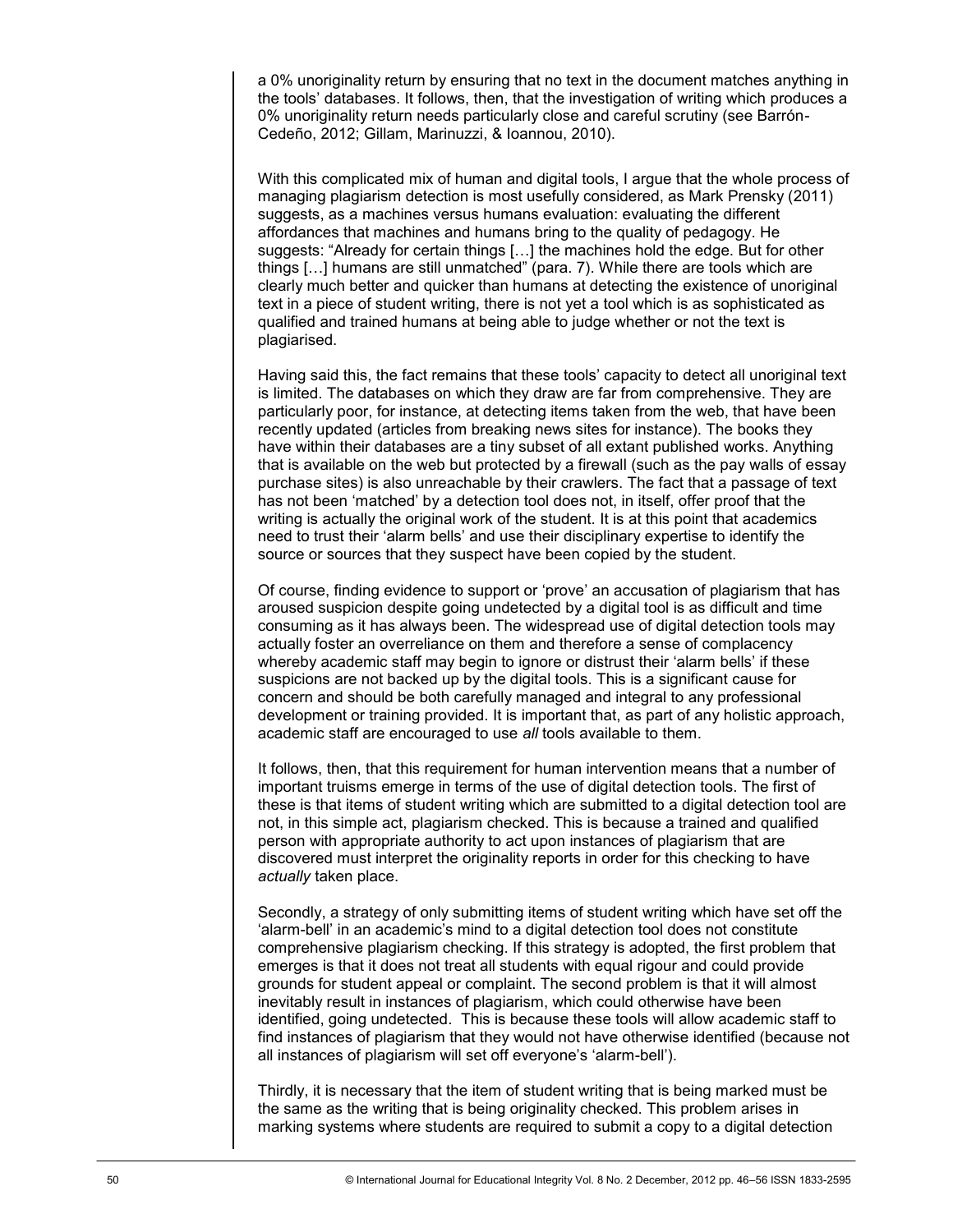tool for plagiarism checking purposes while submitting another copy somewhere else for marking purposes (usually because some academics insist on marking on paper or in order to continue to defray the cost and labour of printing to the students). In this scenario, even if all of the originality reports are appropriately checked (as outlined above), unless all of these are *also* compared to the scripts being marked, then rigorous and consistent plagiarism checking has not occurred.

Fourthly, once plagiarism has been detected, the work of compiling documentary evidence, presenting it as a formal accusation, investigating it and undertaking a formal 'prosecution' can be frustratingly 'fiddly' and enormously time consuming. It is for this reason that so many academic staff are so notoriously reluctant to pursue instances of suspected plagiarism, especially for what are perceived to be 'borderline cases,' even with digital detection tools often making the evidence easily identifiable and retrievable. It goes without saying that all of these truisms bring with them substantial human resource implications.

There are several strategies that are commonly employed by individual staff and institutions to alleviate the labour involved in the systematic use of these tools. Prime amongst these is the use of unoriginality 'scores' to identify which originality reports require close investigation. These overall originality scores (which, for both *Turnitin* and SafeAssign, are presented as a colour-coded percentage), however, cannot be relied upon to provide accurate and meaningful information regarding instances of plagiarism. Writing which returns a high percentage may simply be using a large volume of secondary or published primary evidence or be in disciplines (such as law) where there are very particular turns of phrase which are required in the scholarly discourse. Similarly, a low percentage does not in and of itself indicate that the piece of work contains no plagiarism. Devices within the tools (such as those which eliminate quoted material or bibliographic data from consideration) can be employed in an attempt to only identify unoriginal material that is not referenced but these can produce misleading results. These tools tend to have very specific requirements in order to work effectively (they may only pick up, for instance, quoted material inside double not single quotation marks or indented quotations). It remains the case that academic staff (humans) are more likely to be able to dismiss unoriginal text as not plagiarised (e.g. because it is correctly cited) than these tools (machines) will be able to.

It remains, therefore, that for the effective use of digital detection tools, qualified and trained academic staff must be involved in scrutinising originality reports. This is, as already indicated, costly not least because of the sheer labour involved (especially for very large classes or modules) but also because it is an academic responsibility that requires academic judgement and academic staff are expensive. In addition, these staff are already burdened with a significant and growing amount of marking labour. Anything that can streamline this process is, therefore, vitally important. Any approach to streamlining the use of digital detection tools, however, should be considered as part of the whole assessment management process as well as being part of any holistic approach to academic integrity. As has been argued above, the effectiveness of digital detection tools as part of a plagiarism detection process requires human intervention, engagement and action. What this paper now turns to consider is how best to achieve this in terms of efficiency.

## **Efficient Plagiarism Detection**

Writing on Assessment Management in 1998, Yorke was inevitably only able to envisage (or at least consider) the operationalisation of a system that was primarily paper-based. Arguably achieving significant efficiency gains in paper-based systems will always be difficult because of the labour-intensive nature that handling paperbased data brings with it. A decade and a half after Yorke's paper was published, paper-based assessment management systems still prevail but, I would argue, not for much longer. Across the sector, around the world, higher education institutions are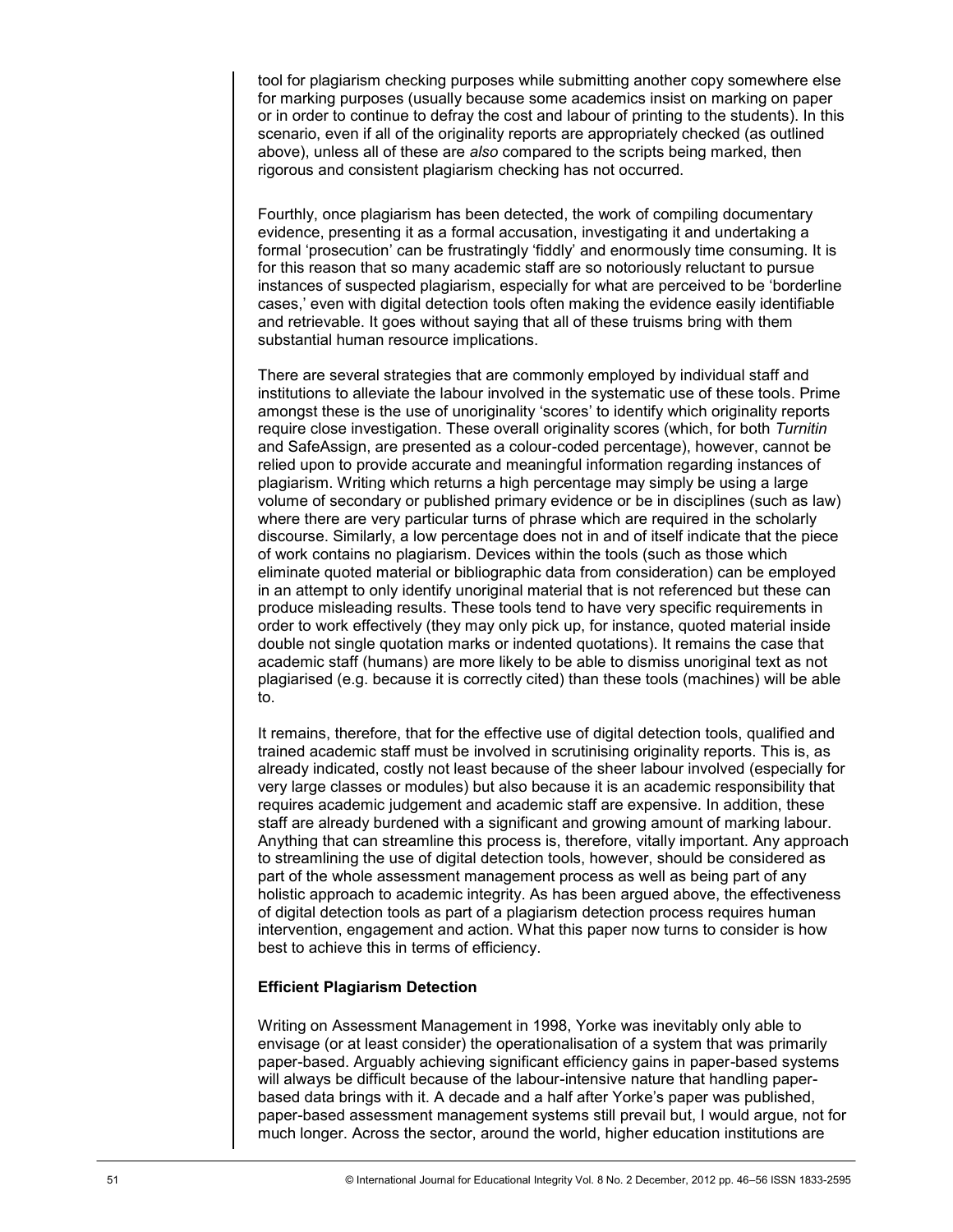keen to establish EAM systems. The motivating factors for moving towards EAM are multiple and complex but the most predominant are:

- environmental sustainability: to reduce the use of paper across the institution;
- efficiency: particularly to reduce administration costs through reduced paper handling but also to reduce marking time;
- data security: particularly for distance and multiple-campus provision;
- student demand: mainly because of convenience but also because of their perceptions of increased clarity, privacy and security.

Whether the adoption of EAM achieves any or all of these objectives depends largely on which tools are chosen and how they are implemented (or operationalized) within the assessment strategy. It is, arguably, less likely that the first of these motivating factors (environmental sustainability) will be as easily achieved as the last of them (student demand). On the one hand, simply moving to an online/electronic assessment management system does not guarantee a reduction in paper use. It may even increase the amount of printing being done. Even if there is a reduction in paper use, any environmental gain may be offset or even outweighed by increased electricity use. On the other hand, given the demands now being made of institutions by their student representative bodies, it is likely that any system that allows students to submit their assessment electronically will increase their sense of satisfaction. What becomes clear, therefore, is that the design of the operationalised assessment management system and the choice of tools to be used within it is crucial to turning these motivational factors into critical success factors.

Key to the effective design of assessment management systems is the following set of design principles. First, it is vital that EAM systems do not simply replicate paperbased systems in their design. If they do they will simply replicate all of the inherent inefficiencies of paper-based systems. Instead, the design should harness the efficiencies and benefits that the tools afford. In an era of diminishing resource, systems and tools that can achieve economy of scale are particularly attractive. Economy of scale is achieved by tools that allow for:

- batch handling things which were previously handled individually (such as mark entry);
- automating processes that were previously undertaken manually (such as date and time stamping and logging student submissions, issuing proofs of receipt etc.);
- reducing or ideally eliminating duplication of effort and/or unnecessary processes moving to a position which allows staff to do more than one thing at a time.

It is the last of these that is most relevant to the issue of achieving the effective and efficient use of plagiarism detection tools. This will be explored in more detail below.

## **Operationalisation**

This paper now turns to report on a strategy that has been adopted in a higher education institution in West Yorkshire in the United Kingdom. It uses a business process solution which structures assessment management as a workflow and which sees the academic module or subject as the basic business unit. The workflow approach seeks to chart all the processes within it, from validation to archiving and including such things as timetabling, assessment submission, logging and date stamping of submissions, extension requests and approvals, academic misconduct processes, mark-entry, moderation and external examination (this list is far from exhaustive). This workflow approach allows existing processes within the system to be mapped alongside alternative approaches that can be planned, trialled, piloted and eventually implemented into the system. The visual approach is particularly useful in terms of making it much easier to 'see' what's not working, where there are 'knots' or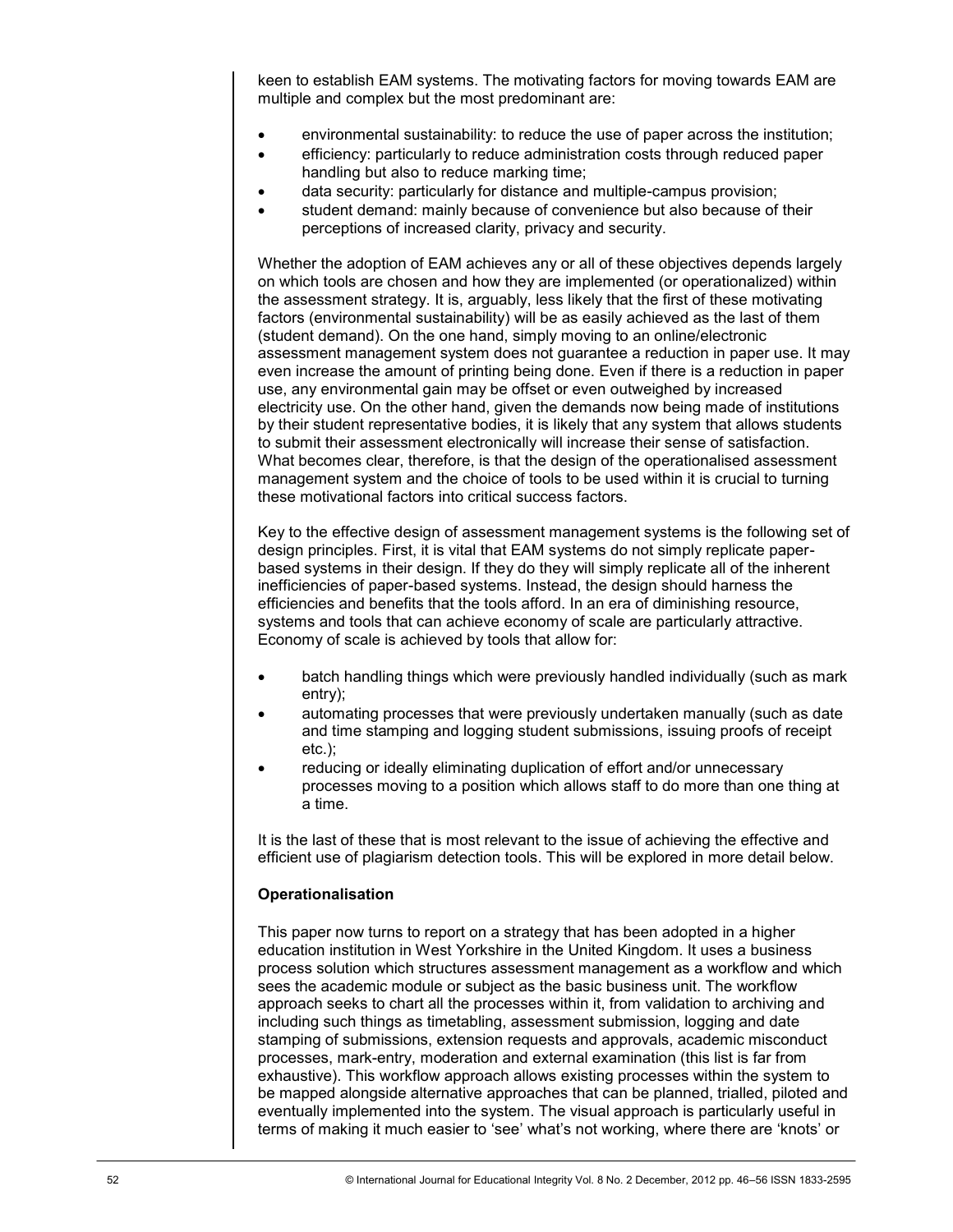overcomplicated aspects of the system, where effort is being duplicated and where it is necessary to plug 'gaps' in the system or to build workarounds.

The key design feature of this approach, therefore, is to map the processes involved in assessment management and to join together different tools to support these processes electronically wherever possible in a way which satisfies both the efficiency and effectiveness imperatives that Yorke identifies in his research. Informed by Mutch's (2002) call for ‗a clear set of principles', there are three key design principles behind this solution: institutional agility, affordability and role clarity (p. 167). These should then be used to inform and support procurement decisions. I will briefly amplify these one at a time.

#### *Agility*

The principle of agility is bound up with concepts of lightness and flexibility. This concentrates, therefore, on a system which uses tools already in widespread use, which is easy and quick to build and test, and easy to change and adapt as circumstances change. Inherent within this system is the ability to quickly and easily build elements of the system to fill gaps (these can be understood as workarounds, or alternatively as 'qlue' to get different tools to talk to each other). Concomitant with this is the ability to easily discard aspects of the system as they become obsolete.

#### *Affordability*

The second design principle of affordability comes from several factors in combination. The first of these is the fact that it harnesses the affordances of ubiquitous tools that are already in use in the institution. Where bespoke tools are required (to fill gaps or 'glue' tools together) these are usually relatively small and easy to build, using the skill set already within the institution. The sustainability of the system is also important to its affordability in that the cost of the ongoing support, updating and development of the component tools is built into the system as they are ‗covered' by the cost of the site licences in the first place. The general principle behind this, then, is that institutions probably already own most if not all the tools that they need to support EAM; the trick is getting them to work reliably and seamlessly together.

## *Role Clarity*

The final design principle is role clarity. This refers specifically to distinguishing between tasks that are administrative and therefore require administrative skills, and those that require academic judgement and therefore must remain the responsibility of appropriately qualified academic staff. In this design approach it becomes a priority to move as many roles or duties as possible from academic members of staff onto administrative members of staff. Similarly, any role or duty which can be automated and therefore taken away from staff altogether is equally important: if you can get a machine to do it, get a machine to do it.

#### **Procurement**

One of the key considerations to emerge out of this strategy is that the evaluation of tools for inclusion in an institution's e-Learning and eAssessment suite must consider the issues of both efficiency and efficacy. This paper now turns to consider a practical example of how this strategy allows us to meet the dual imperatives of efficiency and effectiveness in the operationalisation of assessment management by looking specifically at the issue of plagiarism detection. To do so it considers the affordances of the Grademark and Originality checking tools within the *Turnitin* suite. In particular, it uses a new development that was introduced into the tool as part of a substantial redesign launched towards the end of 2010. This development allows tutors using Grademark to read and mark student work to see an 'overlay' that subtly highlights text in the piece of work that has been identified as unoriginal by the originality checking tool. The result, from the marker's perspective, is that relevant 'unoriginal' text is both easy to distinguish from other 'original' text but remains relatively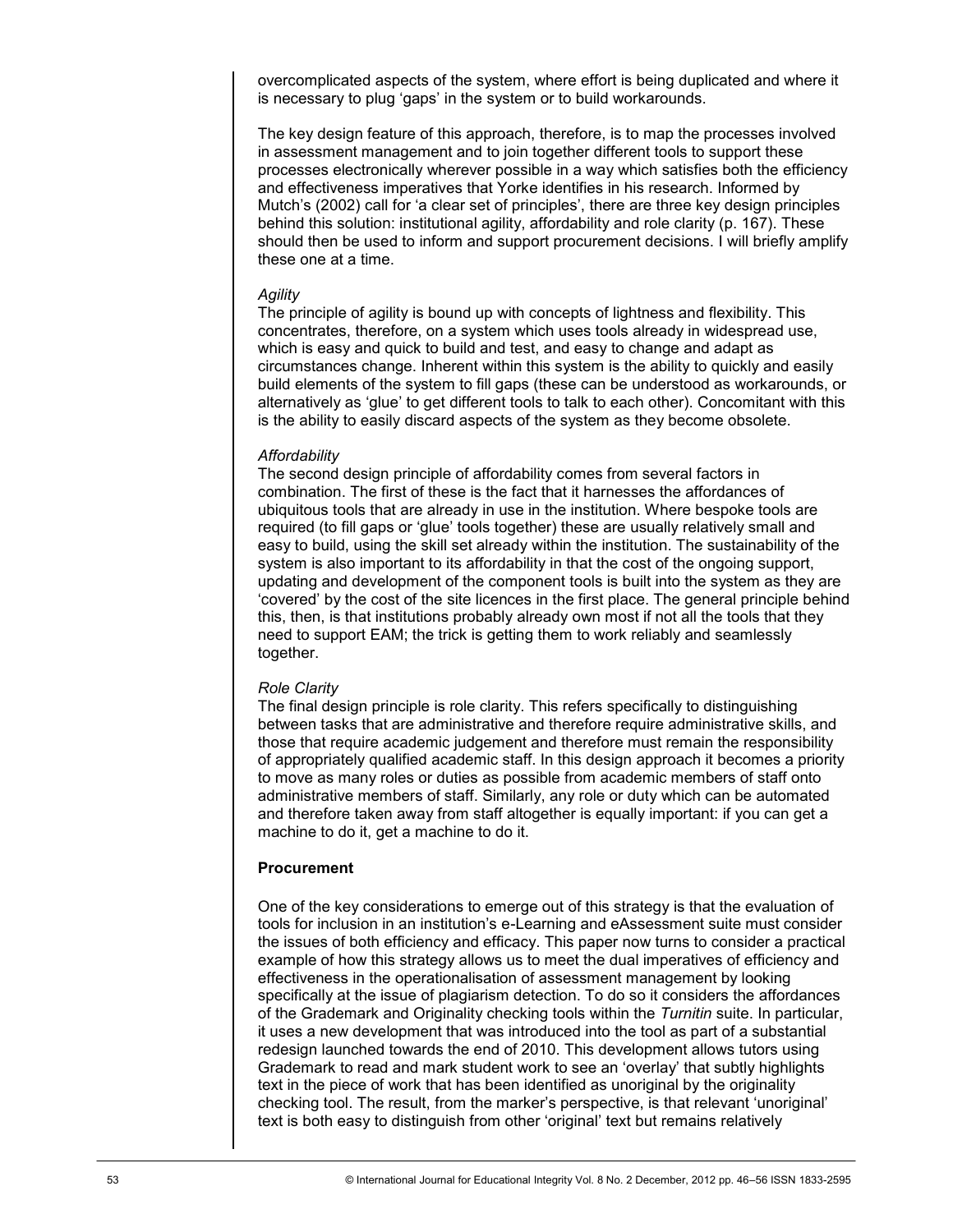unobtrusive to the marking process. As discussed elsewhere in this paper, this distinction between 'unoriginal' and 'original' text is made on the understanding that originality checking within any of these detection tools is not comprehensive. Thus, text that is deemed 'original' by the tool must always be understood as potentially ‗unoriginal'.

The way this works in practice is that as the marker works through the paper, any text that is highlighted but which is clearly not plagiarised (because it is, for instance, a quotation which is correctly cited, a common phrase, an essay topic etc.) can be dismissed as of no concern. Similarly, if highlighted text appears suspicious, it is easy for tutors to toggle to the originality-report view to investigate the passage in more detail. If an instance of plagiarism is detected, this tool makes it very easy for tutors to locate the/an original source of the matched text and thereby present evidence to support an accusation of academic misconduct. This tool therefore achieves both of Yorke's imperatives when it comes to the use of digital plagiarism detection tools: it is effective in that it guarantees that all originality reports receive the human consideration required but it is also efficient in that this human consideration can be undertaken at the same time as another task (the reading and marking of student work). In terms of informing a procurement decision, therefore, this tool was considered preferable to alternatives because it allowed academic staff to do two things at once.

By plugging this tool into the 'workflow' approach outlined above, other affordances also bring significant benefits in terms of both efficiency and effectiveness in the operationalisation of assessment management. The efficiency comes to both the administrative and the academic roles of assessment management and can also allow for work to be shifted from academic staff to administrative staff. Some examples of these affordances are:

- embedding the tool within a VLE allows students to securely and seamlessly submit their work through the familiar teaching and learning environment with a single log-in;
- the tool provides automatic date and time stamping, and logging of student submissions, automatically issues proofs of receipt to students, and eliminates the need to gather, sort and distribute submitted assessment to tutors for marking;
- it allows for tutors to use a common-comments bank (made up of ready-made comments and/or their own set of comments built up during the marking process) which automates the process of rewriting the same comments over and over again as common problems are identified;
- it allows the process of mark entry to be moved from a manual process requiring academic responsibility to a batch process requiring administrative skills by allowing for the export of grades from the marking tool, which can then be imported into the institutional student management system.

A final point to make about this design approach is the importance of ongoing vigilance in the evaluation of tools in use for procurement purposes. As proprietary tools develop and grow, checking and maintaining interoperability remains important. It can also come to pass that their development makes other tools in the workflow obsolete. Similarly, if affordances of tools disappear or change, new workarounds may need to be developed. It is important, also, to do this in comparison to other tools in the market. If, for instance, another tool is identified which offers all of the affordances of the existing tool but has further added value, it should be considered as a replacement to that which is already in use.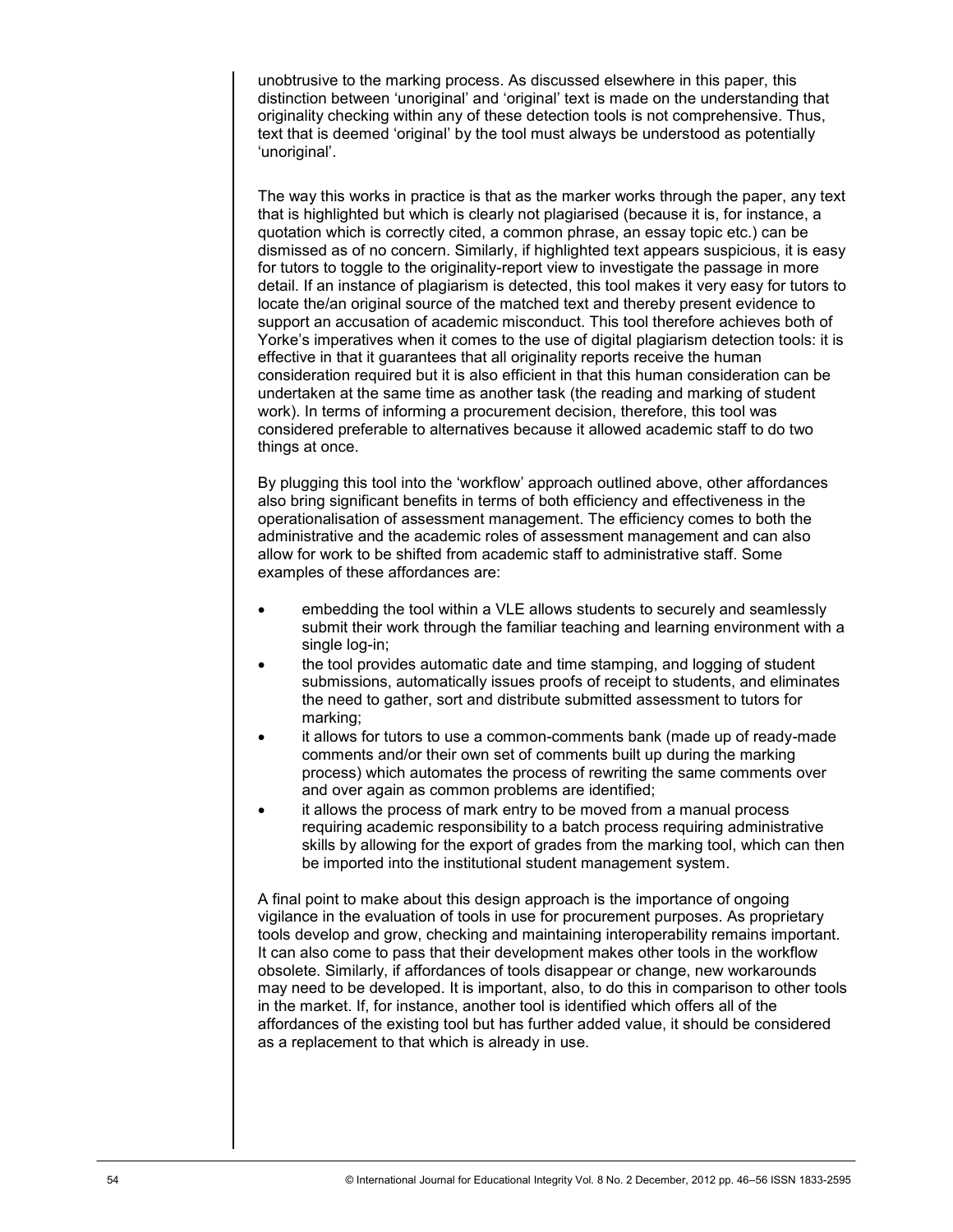#### **Conclusion**

It is clear that plagiarism detection on its own is an inadequate and unproductive strategy to address the issue of plagiarism. Instead, a 'holistic' approach to academic integrity is ideal. This paper has argued, however, that despite the controversy surrounding their use, the use of digital plagiarism detection tools forms a small but important part of any 'holistic' approach. Their role is small because one of the principle aims of such an approach is to drive down the incidence of plagiarism in the first place. Their role is important for two key reasons: first because they act as a powerful deterrent, and as such they can be an important factor in the ‗driving down' process. Secondly, they are useful because they offer a means of more effectively identifying instances of cheating that occur regardless of this strategy. These tools must, however, be used in ways which are both consistently rigorous and rigorously consistent. To achieve this necessarily requires human intervention. This, in turn, brings significant workload implications and brings to the fore the fact that as well as being a vital part of any 'holistic' approach to academic integrity, digital detection tools must also be carefully chosen and used within a whole assessment management approach. Getting this right is a fine balance. On the one hand it must satisfy quality assurance requirements without needing a radically over-engineered (and therefore expensive) means of achieving it on the other.

To achieve this balance, this paper suggests that Mantz Yorke's imperative that we seek to operationalise assessment management strategies in ways that are both effective and efficient is crucial. It suggests that this can, for the first time, be realistically achieved in the area of academic integrity and plagiarism detection because of the affordances of technology, specifically digital detection tools. It argues that by operationalising assessment management through a business-process approach, both the effectiveness and efficiency of assessment management and plagiarism detection can be improved.

In a 'cut-and-paste' era, where cheating has never been easier or more tempting. developing students' integrity is more vital than ever. At the same time, in a period of decreasing resource and increasing pressure on academic and administrative staff, and on the higher education institutions for which they work, such simultaneous improvements in quality and economy are vitally important to the ongoing viability of institutions and the protection of their academic reputations across the sector. Digital plagiarism detection tools are a vital part of achieving success on both fronts.

#### **References**

- Alschuler, A. S., & Blimling, G. S. (1995). Curbing epidemic cheating through systemic change. *College Teaching*, *43*(4), 123–125.
- Barrón-Cedeño, L. A. (2012, June). *On the mono- and cross-language detection of text re-use and plagiarism* (PhD). Universitat Politècnica de València.
- Carroll, J., & Appleton, J. (2001). *Plagiarism: A good practice guide*. JISC. Retrieved March 29, 2012, from http://www.jisc.ac.uk/media/documents/programmes/ plagiarism/brookes.pdf
- Davis, M., & Carroll, J. (2009). Formative feedback within plagiarism education: Is there a role for text-matching software. *International Journal for Educational Integrity*, *5*(2), 58–70.
- Gillam, L., Marinuzzi, J., & Ioannou, P. (2010). TurnItOff–defeating plagiarism detection systems. In *proceedings of the 11th Annual Conference of the Subject Centre for Information and Computer Sciences*, p. 84. Retrieved June 20, 2012, from http://citeseerx.ist.psu.edu/viewdoc/download? doi=10.1.1.174.2745&rep=rep1&type=pdf#page=87